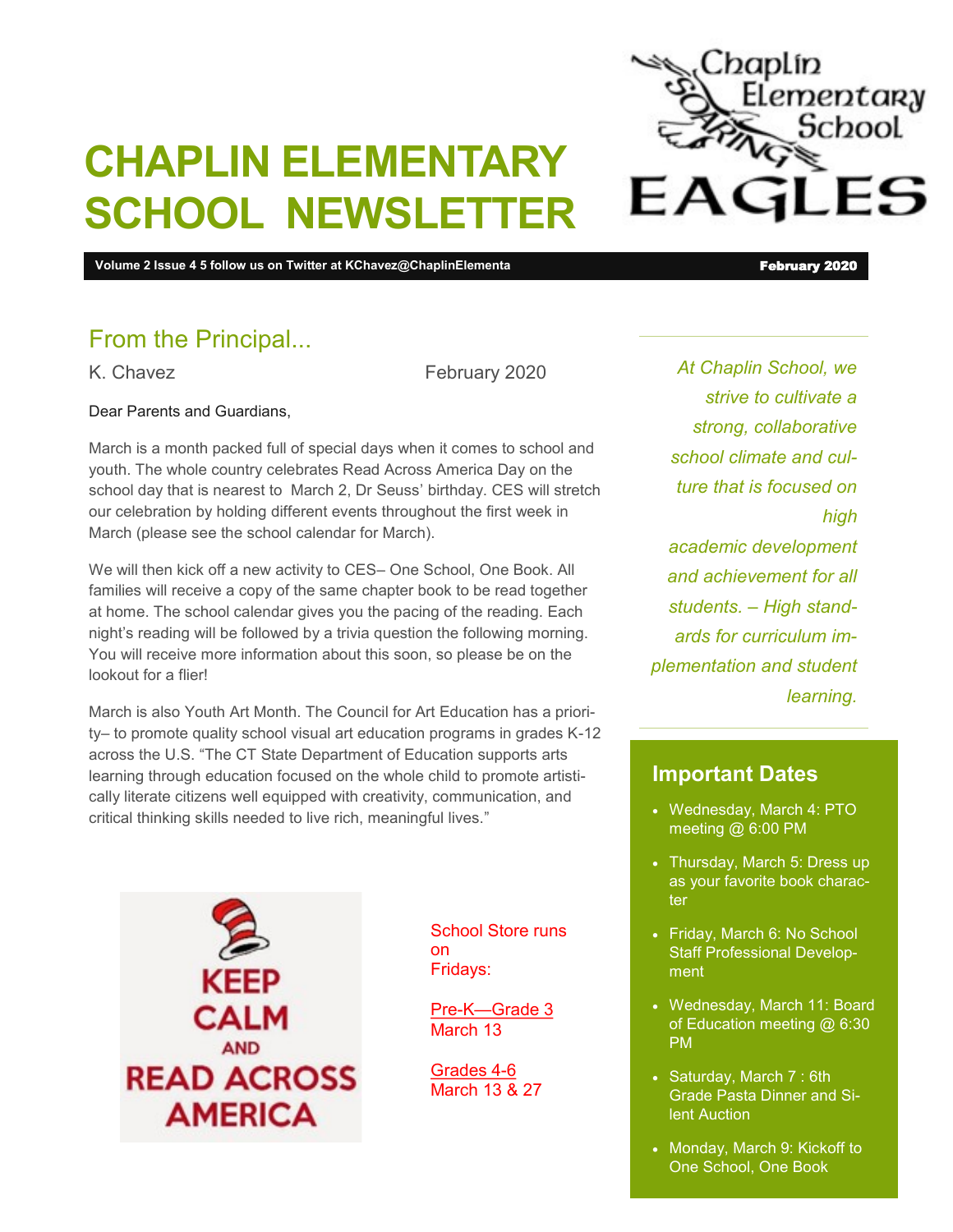### **Visual Arts**

"The arts are not time off from academics but accelerators to learning," (Dr. Richard Siegesmund). We live in a visual age– we spend time in front of screens of one type or another as well as spend time in books. We constantly ask children to visualize during reading and science education; we ask children what that would like during math instruction. We are asking children to use and master skills that are developed through a strong visual arts education.

These are the very skills that will work hand-in-hand with literacy and numeracy skills. When the whole child is developed, each individual has the opportunity to use habits of mind, creativity, and persistence to accept the challenges they will face in shaping the future. Art education calls upon our children to use their hands and eyes to give form to the ideas they generate. Children use language to convey their understanding but do not give form to the ideas they have in many academic areas. A strong art program can strengthen our children's' cognitive awareness as it engages them in creating models in a conscious and considered process.

The arts teach children to make good judgments about qualitative relationships. This is different from following the rules of phonics and math computation. Take the time to really look at the art works that your children bring home. Consider the different perspectives that that went into their interpretation of the content of their creation.

The children at CES have wonderful opportunities with Mrs. Avis. I have witnessed the children in the planning stages of their works. I have listened to them explain the meaning of the works they are creating. Watching our primary age students think creatively as they plan a work for the kiln has impressed me; the students have had to manage their time and problem solve when what they visualize is not coming to fruition. Watching our youngest students develop a sense of spatial awareness is stimulating as one can see how this will affect them in so many areas of their lives outside of the classroom. The children show an inquisitiveness as they work to understand the different materials and techniques they take ownership of their works of art.

#### **"A community is known by the schools it keeps,"**

The recipients for the Perseverance Spirit Sticks in February are:

Pre-K– Isaac Z, Havana, Ernest, & Anna Kindergarten– Atreyu & Sophia Grade 1– Zachary & Riley

Grade 2– Michael, Jeanna, and Isaac Grade 3– Aneila, Sam, & Jeffrey

Grade 4– Justinian, Elly, Alivia, & Sofia Grade 5– Gavin & Merick Grade 6– Maddy & Makenna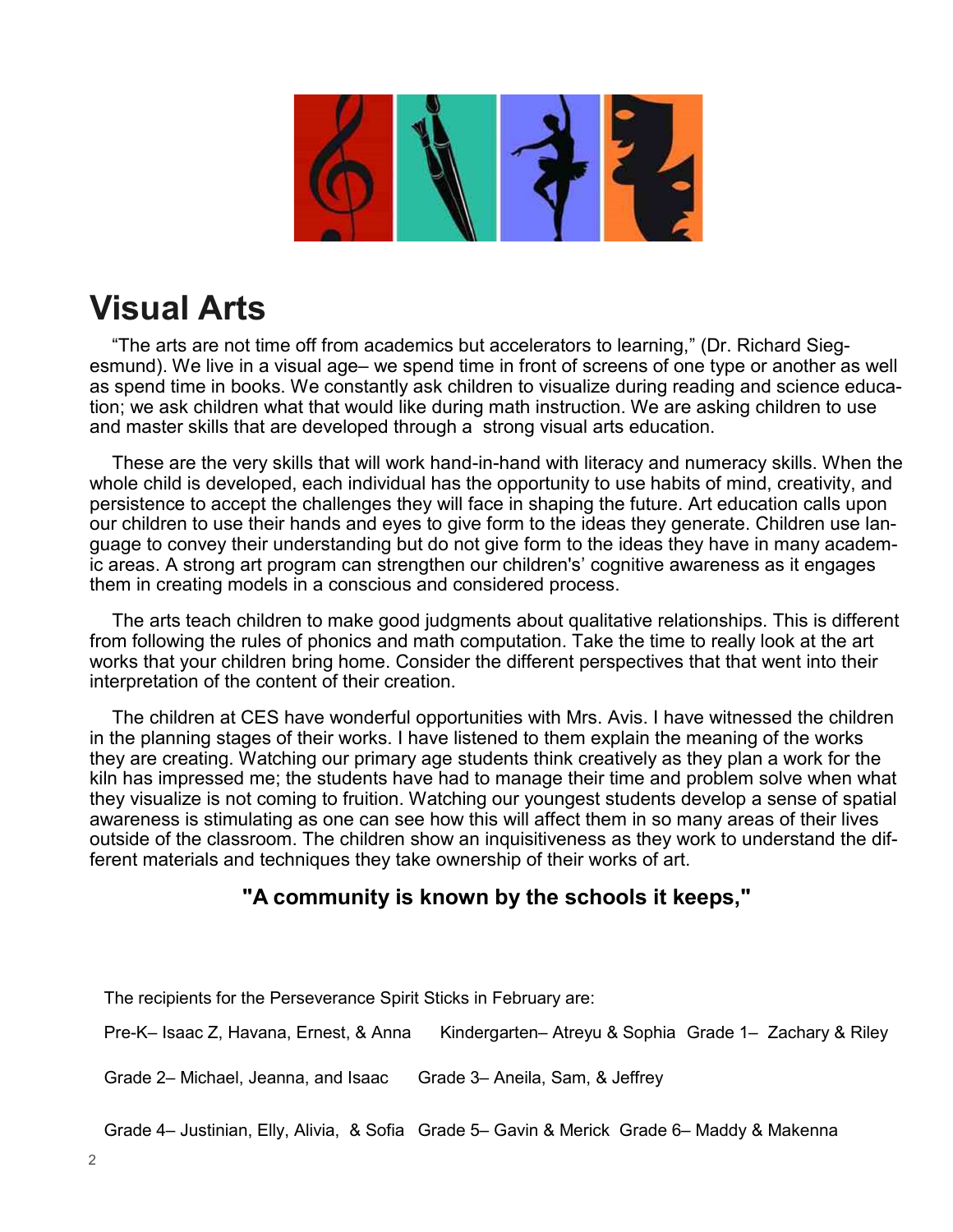## **Music**

**The arts are essential! Music education can transform the learning environment as the setting becomes a place of discovery. The cognitive engagement children demonstrate when constructing rhythm, for example, challenges them to use different styles of learning as well as activates multiple intelligences such as language, logical thinking, spatial reasoning, and kinesthetic input and output. Early music training will develop areas of the brain related to language and reasoning. Learning music promotes craftsmanship. The link between music and writing or music and math is clear as students work creatively for ways to communicate and solve discrete problems. The open mindset the students grow as they work to create, revise, and discuss is a life skill for the 21st century.** 

**Music helps to develop the part of the brain that is used for math and pattern-recognition skills. When engaging the whole person, students invest in deeper ways than just knowing an answer. Music also develops better auditory attention which cues them into emotional meaning as well as picking out surrounding noises.** 

**Students who participate in instrument lessons learn valuable lessons in self-discipline and perseverance as they practice to master their instrument. Students also learn about teamwork as they play in a band. Performing in a band can give rise to anxiety, so the students learn new ways to take risks and deal with fear.**

**Music has been said to be a fabric of our society. I think most people would find a difficult time arguing this point. Music has an influence on character and emotional dispositions. The lessons taught by Mrs. Peck have just as long-lasting effects as the reading, writing, math, and science lessons the children engage in at CES.**

Chaplin Elementary School is fortunate to have teachers that that offer enrichment activities to our 4-6 students every week. Every week, Mrs. Peck offers instrumental instruction to the students who wish to learn to play an instrument.

The academic schedule changes on Fridays for our older students in order to offer them the opportunity to participate in clubs that stretch beyond the classroom walls. Mrs. Peck and Mrs. Caron collaborate as they offer the students the chance to participate in a drama club. The students will put on two performances during the school year.

Mrs. Peck also runs band leadership for the students who have taken instrumental lessons. This offers the students the chance to show their musical skills as they work together for their first performances. The students also have the chance to participate in the school chorus.

It is a great start for the children as they head off to PHMHS where they have the chance to participate in these same extra-curricular activities. Having the opportunity to participate in these activities in elementary school should not be taken for granted as many elementary schools do not offer the students the chance to be a part of something beyond class time learning and performances. Our students take great advantage of these clubs and truly do make the most of them.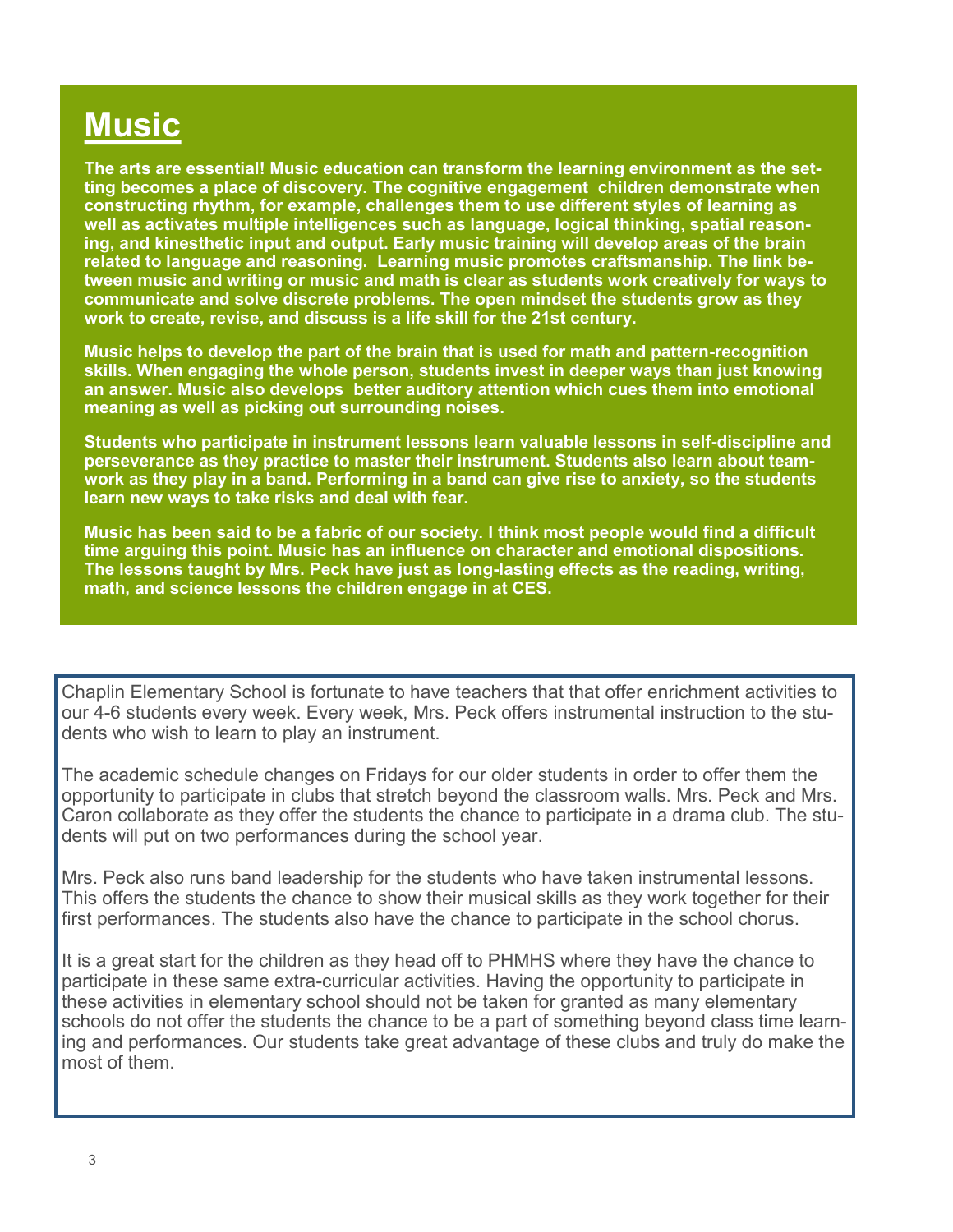

### *Notes from the Nurse*

 *February 2020*

*Influenza (flu) usually comes on suddenly. The symptoms of flu can include fever or feeling feverish/chills, cough, sore throat, runny or stuffy nose, muscle or body aches, headaches and fatigue (tiredness). Some people, especially children, may have vomiting and diarrhea. Cold symptoms are usually milder than the symptoms of flu. People with colds are more likely to have runny or stuffy nose. Special tests can be done within the first few days of illness to tell if a person has the flu. Contact your health care provider if you think you or your child may have the flu.*



*Take Steps to Protect Yourself and Your Family from the Flu*

*1: Get a Flu vaccine. As long as flu viruses are circulating, it is not too late to get vaccinated! 2: Take everyday actions to stop the spread of germs. Wash your hands often with soap and water, cover your nose and mouth when you cough or sneeze.*

*3: Follow good health guidelines; eat right, exercise and get plenty of rest to help boost immunity to fight the effects of colds and flu.*

*\*\*\*\*Please keep your child home from school if they have a temperature greater than 100 degrees. The temperature should be below 100 degrees for at least 24 hours WITHOUT the use of medicine that lowers fever before sending your child back to school. If your child vomits or has diarrhea during the night or before school, please keep them home until it subsides, or at least 24 hours.*

*Betsy Woodward RN* 

*Chaplin Elementary School Nurse*